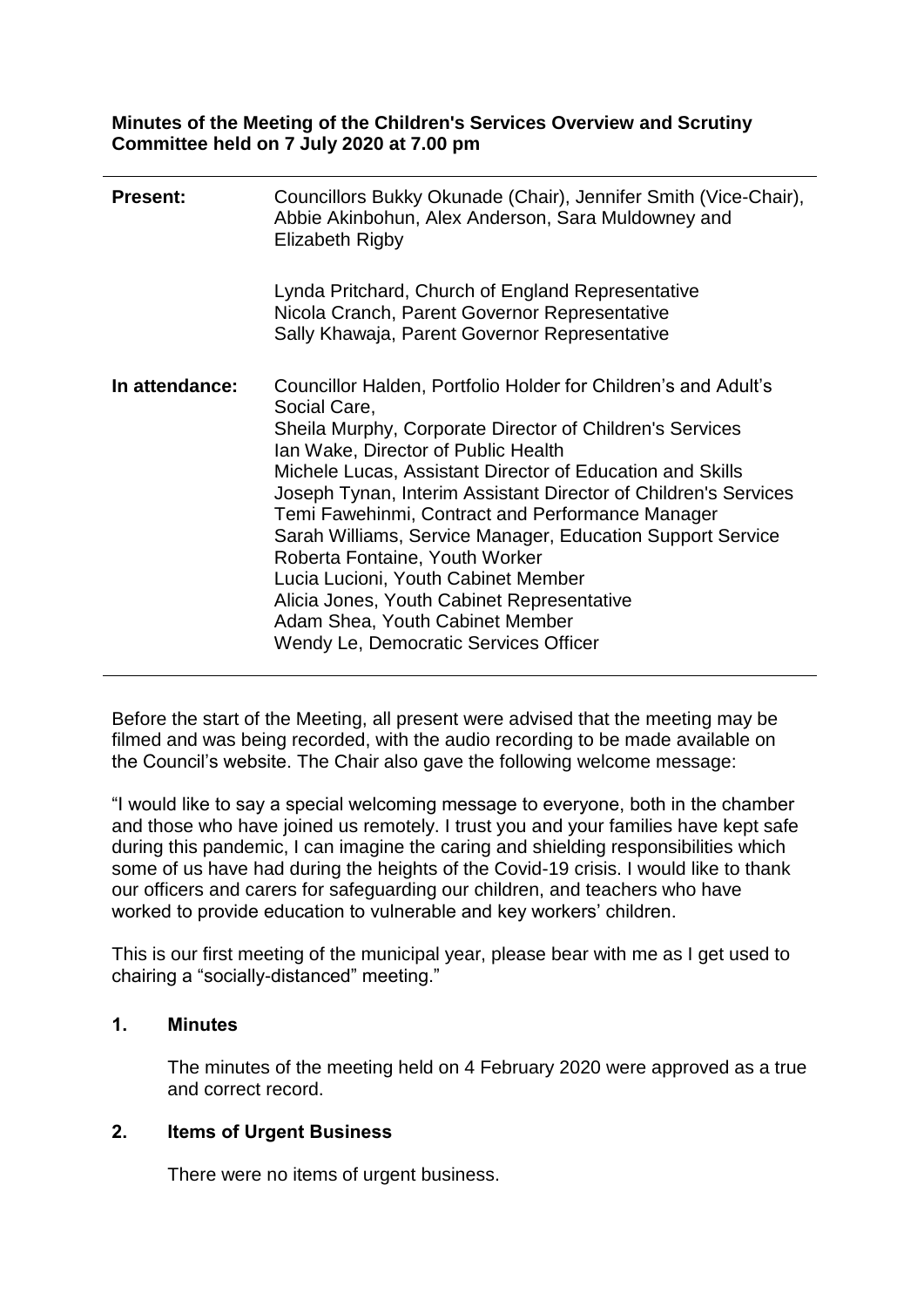## **3. Declaration of Interests**

Lynda Pritchard declared that she worked for Thurrock SEND services.

## **4. Portfolio Holder Update (Verbal)**

Councillor Halden gave the following update:

- During lockdown, over 90% of Looked After Children (LAC) reviews had been completed on time. As lockdown restrictions ease, a plan would be drafted to continue to improve services for children. The service continued to work on issues such as foster care pay which had received a funding boost of £350,000. Head Start Housing continued to expand and enabled the service to continue to support care leavers.
- Regarding vulnerability, Thurrock was considered a safe borough as stated in past inspections from Ofsted and CQC but the service could not be complacent with this and the PFH had requested an independent review of Thurrock's Local Safeguarding Children's Partnership to ensure that it effective and delivering Serious Case Reviews within timeframes. Once the review of this was published, the PFH would discuss with the Chair of Children's Services Overview and Scrutiny Committee the findings before implementing any recommendations. The service was working to ensure that youth offending services were better incorporated into other council services to protect young people from grooming from gangs and also to ensure there were opportunities for young people. This would be on the Agenda for the PFH's Economic Vulnerability Task Force in which Councillor Holloway was a part of and the PFH invited Councillor Okunade to be part of this task force as well.
- Regarding mobility, a new strategy would be implemented that would help the transition into adolescence for young people and would begin with a refresh of the health and wellbeing strategy with a deep dive on mental health. The importance of young people's voices to be heard by the NHS was highlighted and to work with partners in fostering and adoption services to consider the service's performance such as 58% of pathway plans being completed which was not what the service aspired to and needed improvement in. The service aimed to help young people reach the ambitions they wished to achieve and not just be a formal processing system for LAC.

The Chair questioned how the effectiveness of the Development Board would be measured. Councillor Halden explained that in discussions with partners, the targets would be considered but success would currently be judged on the work of the Economic Vulnerability Task Force which would be focussing on protecting young people and their interests and livelihoods.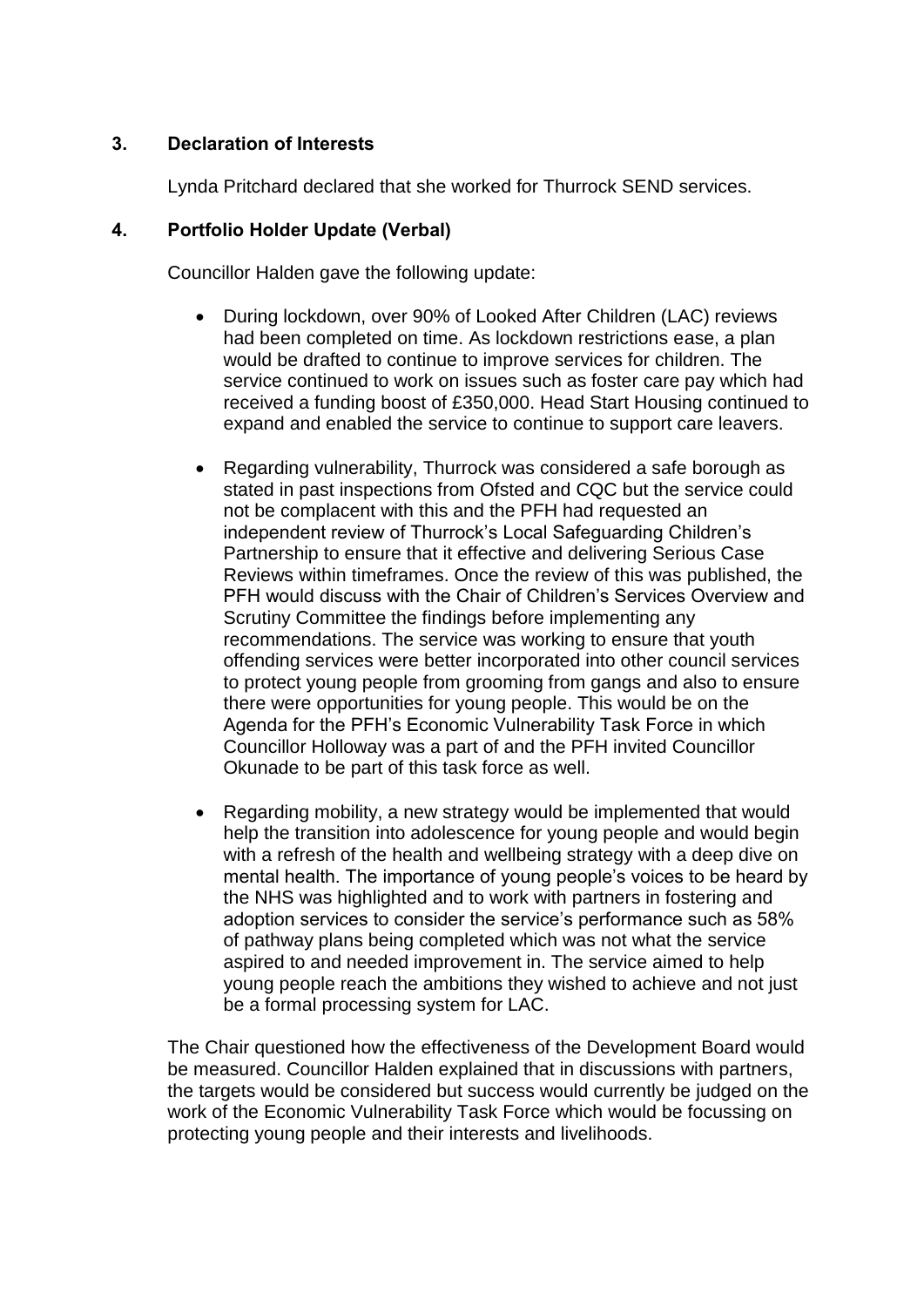Councillor Akinbohun questioned what strategies were in place to help young people during the COVID-19 pandemic. Councillor Halden highlighted his concerns for young people during the pandemic which were employment, housing and safety. A core duty of the Economic Vulnerability Task Force was to provide advice to young people and reach out to them for feedback from services such as Inspire and Head Start Housing. It was important to ensure that the advice given to young people was valuable and what could be done to change the advice where needed to ensure young people were able to benefit from the advice given. The apprenticeship levy would also be looked with a Postcode Apprenticeship Plan. He went on to say that a report from the Economic Vulnerability Task Force could be brought to Committee after the summer.

Councillor Muldowney felt that young people would be disproportionately affected by the COVID-19 pandemic and questioned whether there were funds to support the work within the PFH's remit. Councillor Halden confirmed that the service had received some funding already where 600 laptops had been delivered for LAC and the service was helping young people whose homes were not Wi-Fi enabled. There was other funding that was currently focussed on managing infection rates through monitoring accounts and possible rises of infection rates. However, funding for young people and LAC was always protected and services would to be offered through partnerships. He went on to explain schemes such as Head Start Housing helped to save the Council from placing young people in out of borough placements and enabled the Council to effectively support young people. There was some funding from central government and the Council had a robust system.

# **5. Youth Cabinet Update (Verbal)**

The Youth Cabinet gave the following update:

- The previous Youth Worker, Patrick Kielty, had left and was now replaced by Roberta Fontaine.
- Elections had taken place before lockdown and the results were that Lucia Lucioni was now Chair and Adam Shea was Vice-Chair. Alicia Jones was also a member of Youth Parliament.
- Meetings were taking place over Google Meets where guest speakers had attended to discuss youth employment. There had also been discussions on involving more SEND children in the Youth Cabinet.
- Youth Parliament was looking into a piece of work that would enable young people to submit questions to government press briefings. This ignored the voices of young people which was important to be heard as the future generation.

The Chair congratulated the Youth Cabinet on their newly elected positions and agreed that young people's voices should not go unheard at local and national level. The Committee would support the Youth Cabinet in their work to ensure they were heard. Regarding Youth Cabinet meetings, the Committee discussed joining these meetings which the Youth Cabinet welcomed. A discussion was held on the Youth Cabinet meeting the PFH to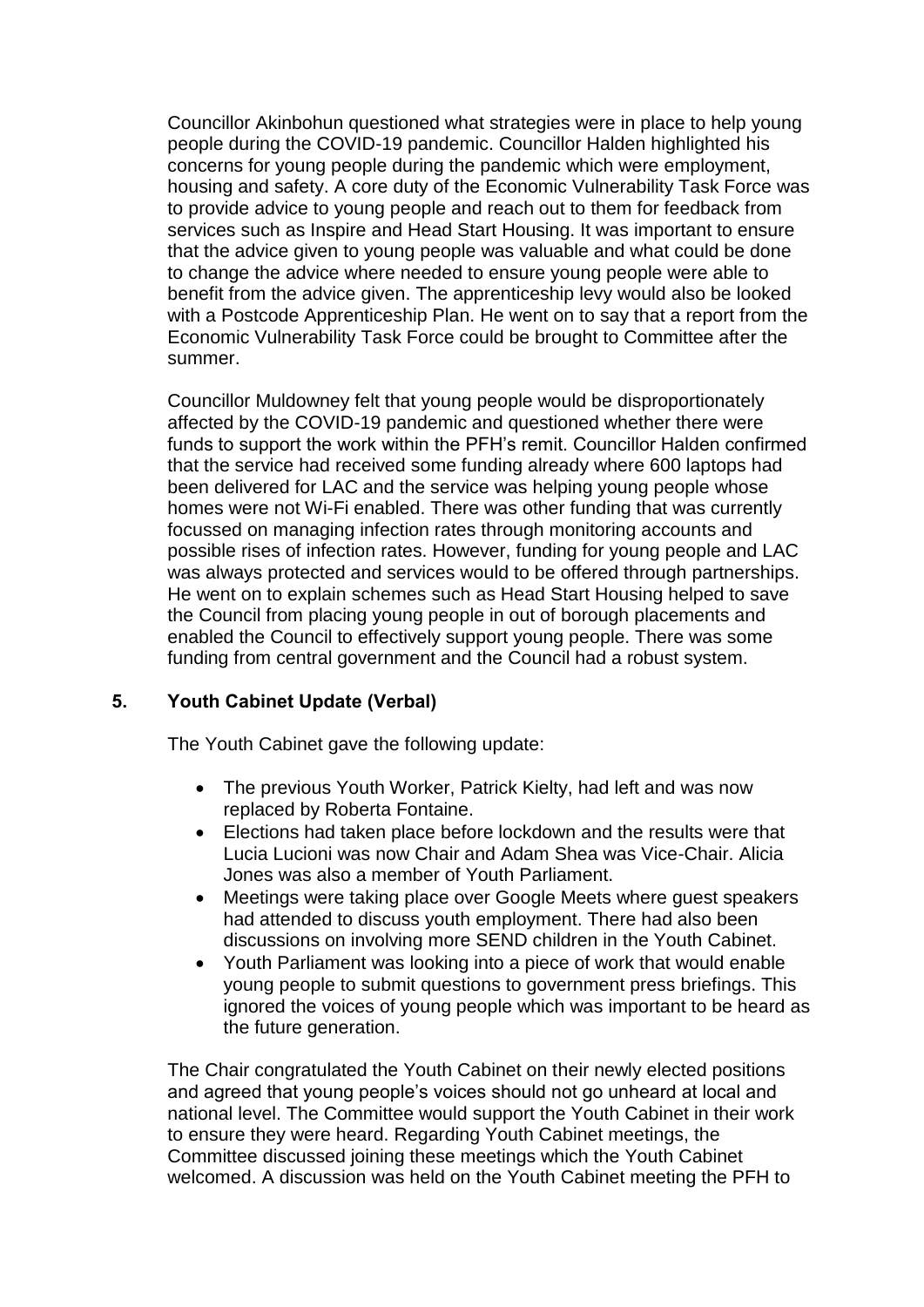discuss their concerns and questions. Councillor Halden confirmed that a virtual meeting invite would be set up for the Youth Cabinet to meet with himself.

### **6. Safeguarding Children During COVID-19**

Presented by Joe Tynan, the report informed the Committee of the significant changes made to working practices within Thurrock Children's Social Care, in light of the COVID-19 pandemic, and the measures that have been taken to ensure children continue to be supported and safeguarded. The report can be found on pages  $15 - 20$  of the Agenda.

The Chair questioned whether there had been challenges on safeguarding children during COVID-19 particularly where vulnerable children were not able to attend school. Joe Tynan explained that social workers had been creative when seeing children during lockdown and had delivered food parcels to families with vulnerable and had been speaking with children through windows. Through discussions with families being support supported by the Council, the service was able to make decisions according to concerns raised such as COVID-19 contamination. The statutory duty was for the service to contact families being supported under Child in Need every 20 days but during lockdown, this had been increased to every fortnight and where the children had not been seen or heard, the service would make unannounced visits. There had been challenges but the service had seen more engagement and communication from some children and teenagers through technology methods. The service was currently looking into a recovery plan with local authorities in the eastern region where ideas would be shared. In the event of a local lockdown, the service was prepared and was liaising with partner agencies, monitoring referrals in the Multi-Agency Safeguarding Hub (MASH) and communications had been sent out to ensure people were aware of the routes of referral and support for young people. As schools would be returning in September, a strategy was in place if there was an influx and to manage a potential increase in domestic abuse or mental health issues.

The Committee discussed how the MASH was currently operating during lockdown which was still operating in the same way as before but with a limited capacity in the office and staff working at home were still able to work in the same way as they would in the office. The MASH had also seen a number of referrals reduced. Members queried whether there had been an increase in domestic abuse during lockdown which there had not been but the service was tracking these on a weekly basis.

The Committee sought clarification of the risk assessment system for children and Joe Tynan explained that the risk assessment looked at each child's individual needs and the risks associated with these. Children on a child protection plan were identified as an imminent risk as they had already met the threshold for a child protection plan so they would be assessed as a 'red' case that needed face-to-face contact particularly where there were particular concerns such as neglect or family dysfunction. For certain level of concerns, there would be more frequent contact with families and independent cases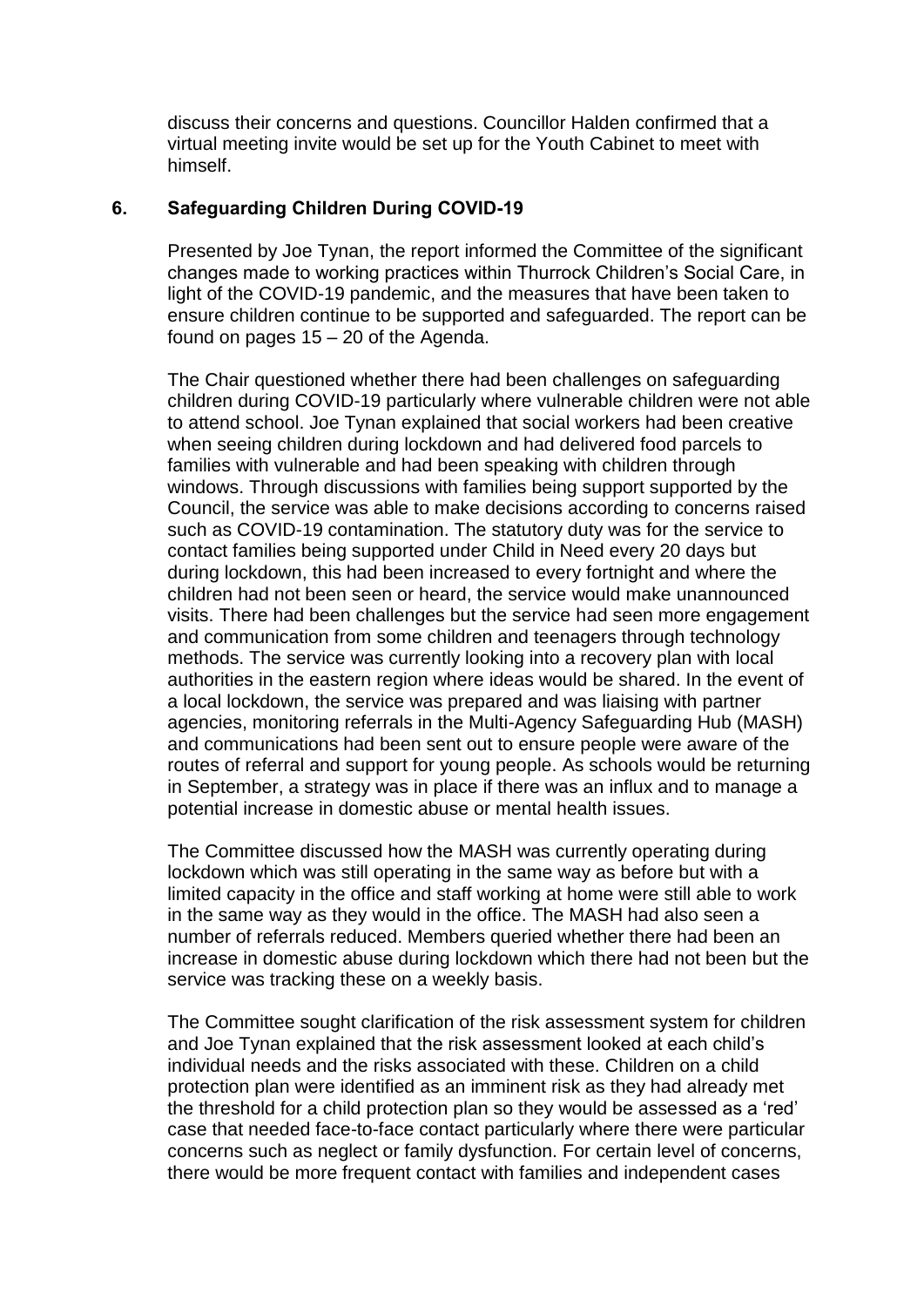were looked at by the Quality Assurance Team and reviewed and signed off by team managers and senior managers.

The Committee questioned if children, that were not suspected to be lower risk, were being monitored as children had not been in school and could be influenced to have different views or opinions. Joe Tynan explained that schools had been in regular contact with children and where there were concerns, the service had been liaising with schools. Children that were perceived to be lower risk were offered virtual contact, if any concerns were raised a direct would be undertaken to explore the issue with the child and their family. The service worked with parents to provide advice and support in a creative way.

## **RESOLVED:**

**That the Overview and Scrutiny Committee Members were informed about the support and protection provided to all children and young people open to, or referred to, Children's Social Care or Early Help Services within the context of the current Covid-19 pandemic.**

## **7. Education during COVID-19 Update (Verbal)**

Michele Lucas gave the following update:

- Schools had been working tirelessly during lockdown.
- Senior Managers had met with CEOs and other infrastructure chairs on a weekly basis with a focus on supporting children from early years up to post 16. Through a close working partnership with the Public Health Team, the service had the support to resolve issues quickly in schools if there were any identified.
- Schools were contacting pupils on a regular basis and schools had been able to feedback to the social care services. Where children had returned to school, schools had been creative in solutions that adhered to social distancing guidelines and had quickly adapted to ensure pupils were receiving their education in the best way possible.
- Schools would be working over the summer to ensure they would be ready for the return of pupils in September under social distancing guidelines.
- For Early Years, the Council had been able to provide nursery provisions where private nursery providers had to remove their provision.

The Committee raised questions on whether there were extra finances available for schools and if the schools' budgets had been affected. The Committee also mentioned that the current school years had been defined as the 'Corona Class of 2020' and questioned if there were plans in place to prevent an attainment gap. Michele Lucas said that schools were costing COVID-19 related costs into a COVID-19 related cost centre and central government had also been providing funding to support different areas and over the summer, the voucher scheme would be available to ensure free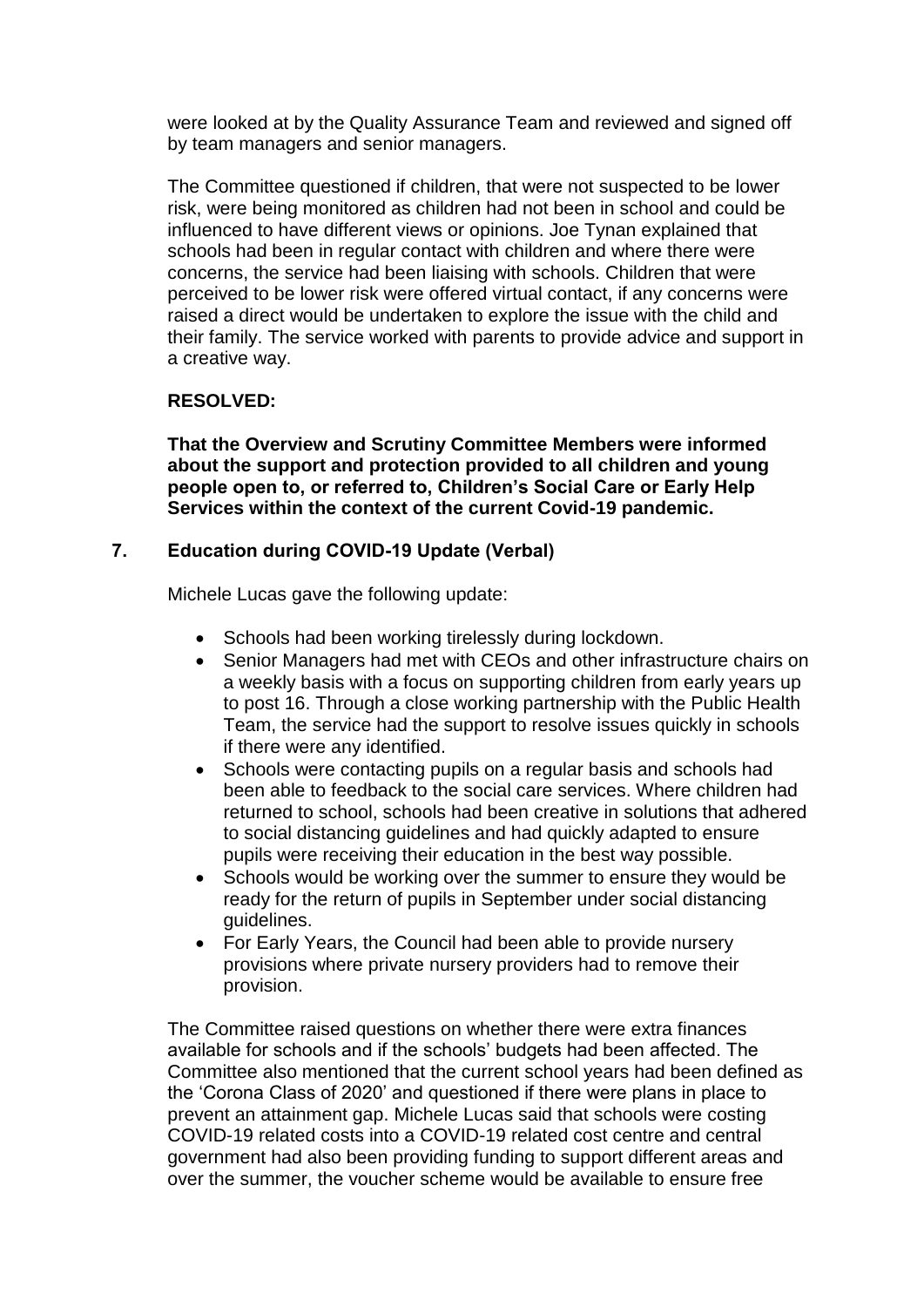school meals were provided to vulnerable children. The Olive Academy would also be receiving an additional £750 for their year 11 pupils to help with transition into college and there were online offers for their most vulnerable children. Regarding concerns of an attainment gap, schools had adapted to providing online learning offers and the key areas of focus were on year 11 to 12 and hoped that the lessons learned from these areas of focus could be incorporated into the wider cohort of young people and children. An update could be brought back to Committee in the Autumn which the Chair agreed and also asked that a briefing note be provided to assure the Committee of the plans in place.

The Committee sought more details on the transition for children who were moving into new schools in the new school year. The Committee also asked what provisions were in place for education to support year 11s to enable them to attain the grades they needed and the types of financial support available for certain costs such as travel. Michele Lucas answered that most schools were giving online tours of the facilities to give year 6 children transferring into year 7 an idea of what the school would look like. Regarding attainment grades for year 11s, some schools were looking into opportunities for year 11s to resit and the service was working with local colleges to see what the next steps would be for year 11s who did not achieve the grade they thought they would achieve and whether they could retake those exams if they wanted to. Regarding financial support, cases would have to be considered on an individual basis and the service remained committed to ensuring that young people were able to access the educational opportunities available to them.

The Committee discussed the online learning offer from schools in that some schools had received these along with homework but had no feedback form teachers. However, schools would welcome any discussions with parents. The online learning varied across schools where private was offered full online lessons which the Committee questioned whether this would be rolled out across Thurrock particularly where new laptops had recently been acquired for LAC. Michele Lucas clarified that the laptops had been assigned to the service's most vulnerable children only and that most of the Borough's schools' online learning was presented through Google Meets and other platforms and that schools were working hard to provide lessons online. The Committee also discussed education support for post-16 in that officers would meet with the Youth Cabinet to get their views and feedback on education for post-16s.

## **8. Update on Thurrock Children's Services Continuous Development Plan**

Presented by Joe Tynan, the report gave an update on the position of the development plan which was heard at the last Committee meeting. The report can be found on pages 21 – 50 of the Agenda.

The Committee thought the plan needed to show more data to highlight certain points. The Committee queried whether 3.3 on page 32 had been implemented; how close the service was to resolving 4.2 on page 40; and the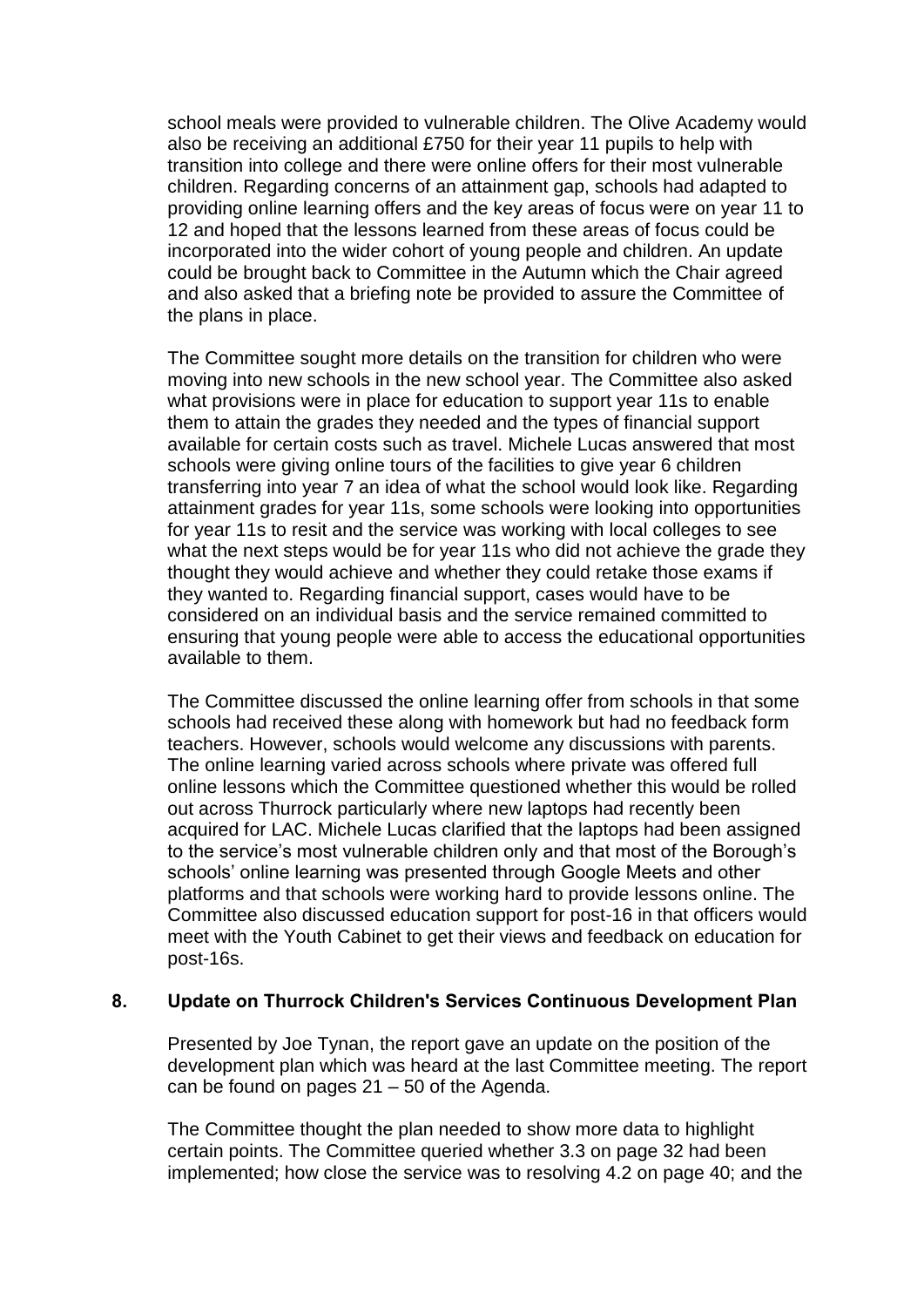Chair asked what the levels of co-operation were in return home interviews regarding child sexual and criminal exploitation. Joe Tynan confirmed that point 3.3 on page 32 had been implemented and that there had been a number of practice changes and progress since the Ofsted recommendations. Regarding point 4.2 on page 40, there had virtual meetings held with the Thurrock Local Safeguarding Partnership and that the plan was continuously updated and reviewed on a monthly basis and assurance was given that point 4.2 had been resolved. Joe Tynan went on to say that the service would be undertaking a deep dive study on missing children in August which would include views given in return home interviews; what actions were taken upon those views; and the trends and analysis of missing children would be looked at. There had been some improvement in return home interviews and that more data could be included in the next update to the development plan.

#### **RESOLVED:**

**That the Overview and Scrutiny Committee Members were conversant with the updated** *Thurrock Children's Services Continuous Development Plan,* **following the Ofsted Inspection in November 2019, which will be used to monitor and measure further development of the service.**

#### **9. Annual Report of the Director of Public Health, 2019/20: Serious Youth Violence and Vulnerability**

The report was presented by Ian Wake which can be found on pages 51 – 170 of the Agenda. A presentation was presented to the Committee which outlined the issue of violence and vulnerability in young people.

Councillor Anderson noted that urban areas were usually built up with gang members particularly with Thurrock being so close to London and questioned if Thurrock was working closely with London Local Authorities to tackle gang issues. He also noted that analysis on the variation of youth violence was by ward and questioned if this was an entire ward as there were some areas within a ward where there was a lot of anti-social behaviour compared to the rest of the ward. Ian Wake explained that young people moved around in different Boroughs which Boroughs were aware of. Thurrock's Youth Offending Team had links with Essex Police and other Boroughs and the challenge was that London Boroughs could not identify all young people that were already involved in gang related activities in Thurrock. Thurrock continued to work with London Boroughs this issue. Regarding Councillor Anderson's second question on data, Ian Wake explained that data did not give a full picture and that a range of agencies needed to be brought together to discuss 'at risk young people' and the steps to take to alleviate concerns that would give a more detailed picture of the situation. For young people at high risk, the service would ensure a statutory response to be given and for those at a lower risk, it would be a more strength based response such as providing a package of support to help young people achieve their goals.

The Committee questioned what measures were in place to lower the risk of young people joining gangs or to eliminate the risks where young were not in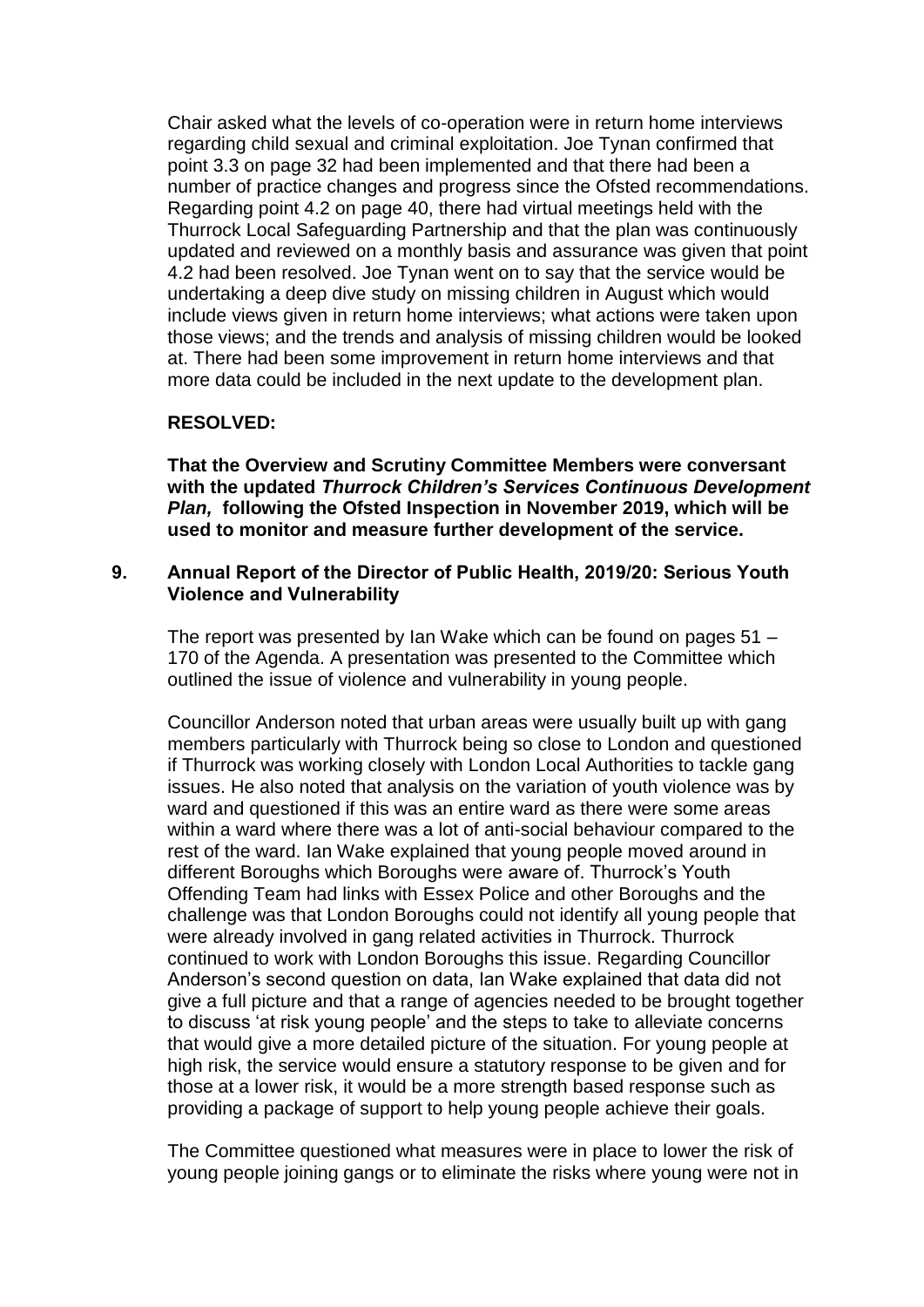education which increased the likelihood of gang membership. The Committee also noted that crime rate had fallen during lockdown and asked if the impact of COVID-19 on gang membership would present any other challenges. Ian Wake answered that the Youth Offending Service provided a range of programmes to help prevent young people from joining gangs as once a young person became gang involved, it would be hard to get them to exit. He went on to that a young person that was not in education did not necessarily increase the likelihood of gang membership. But the service was working to get schools reopened to provide young people with the education structure needed. Regarding crime rate, Ian Wake said that national data showed that crime rates had fallen due to lockdown restrictions and that a number of services had been scaled back or delivered in a different way.

## *(At 9.16pm, the Committee agreed to suspend standing orders until the end of the Agenda.)*

The Chair felt the report was detailed and helped to provide an understanding into an insight into the issue of gang violence. She requested that a report be brought back to the Committee to highlight the actions taken on the recommendations within the Annual Report in Appendix 1. Officers agreed to this.

## **RESOLVED:**

- **1.1 That Children's Overview and Scrutiny Committee noted and commented on the content and recommendations contained within the report.**
- **1.2 The Children's Overview and Scrutiny Committee considered how the findings and recommendations contained within the report can best be implemented and used to influence broader council strategy in this area.**

# **10. Thurrock Council Home to School Travel and Transport Policy - Update**

Presented by Temi Fawehinmi, the report outlined the areas of the Education Transport Policy 2016 that had been reviewed, the reasons for these and the proposed changes. The report can be found on pages 171 – 182 of the Agenda.

The Committee discussed the emotional impacts on children who had to move schools and how it affected their academic progress despite the financial advantages given within their report. The Committee highlighted their concerns of the recommendations and were not minded to support these. For recommendation 1.1, Councillor Muldowney felt children were already at a disadvantage and moving to different schools too many times would impact on their final attainment grades at GCSE with those moving. For recommendation 1.2, Councillor Muldowney was not in favour of pupils paying for transport as the Council's financial situation was considered healthy as highlighted in previous Full Council meetings. For recommendation 1.3,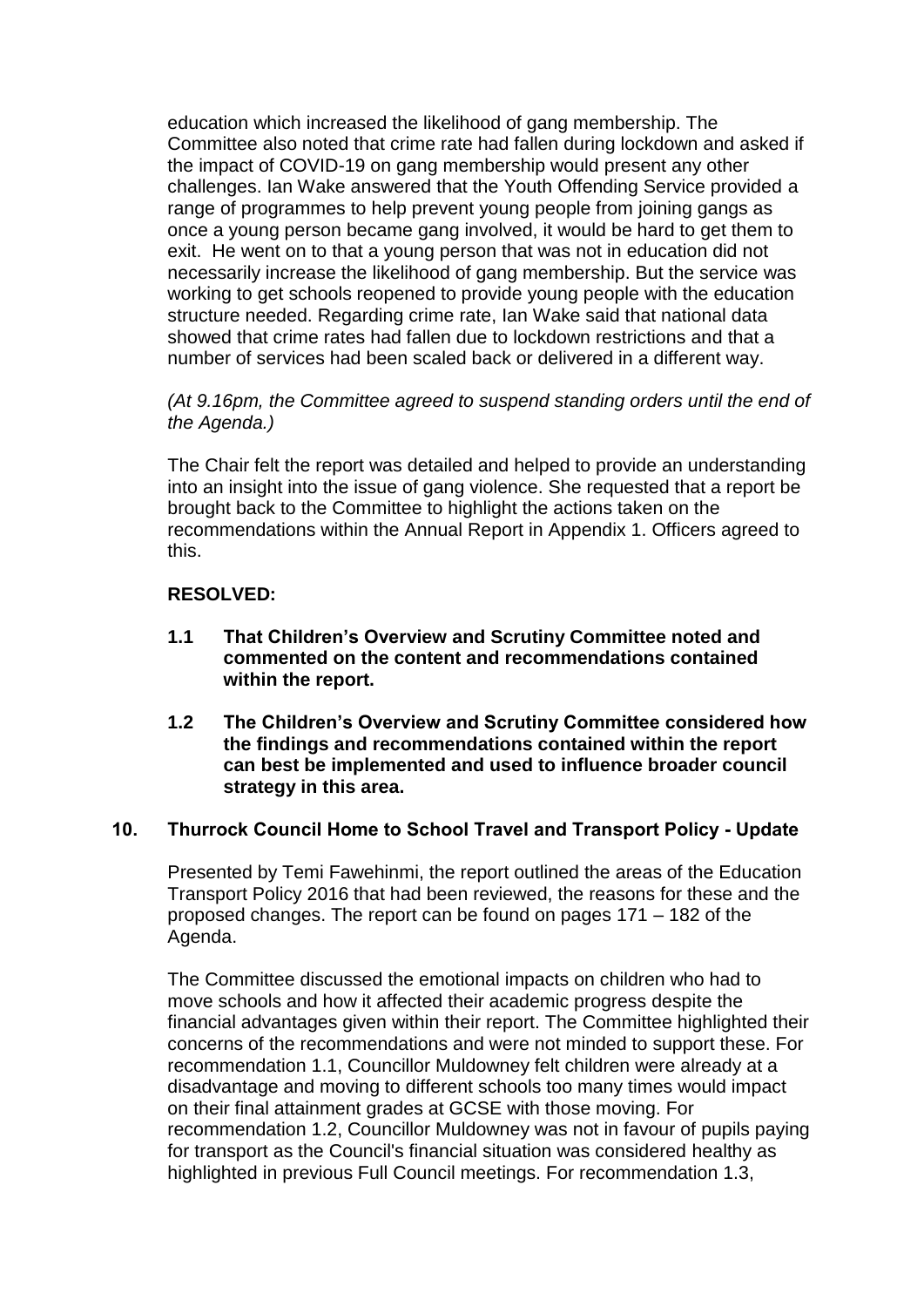Councillor Muldowney sought clarification on whether a child would be expected to move back to a school within their locality should a place become available.

Michele Lucas answered that there were exceptional circumstances in some cases in the recommendations. Referring to recommendation 1.2, Michele Lucas explained that post 16s would be learning to travel which was a skill that would enable them to progress into adulthood. But where there would always be exceptions for some young people, the service would ensure that transport would be available. Regarding recommendation 1.1, Michele Lucas said that there were challenges to moving children to different schools and each case was looked at closely before any decision was made in line with local policies. Referring to recommendation 1.3, Michele Lucas said that the service was required to follow legislation and place children in a school if there was no suitable school place within the maximum walking distance but with the number of new schools due to open in Thurrock, the service was aware that children were better placed within their local community.

The Chair noted the detailed summary of the legal implications in the report on pages 175 – 177 of the Agenda and referring to the findings from the consultation, she also could not agree with the recommendations. With recommendation 1.1, she questioned whether it was an optional requirement to transfer a child to another school and if parents refused, whether there would be a charge for not doing so. Referring to recommendation 1.2, the Chair raised concerns on charging SEND post-16s SEND travel fees as the Council's vision was to enable vocational and academic education, skills and job opportunities for all and SEND post-16s would miss out on these opportunities if they could not afford to attend due to travel costs.

Temi Fawehinmi explained that a policy was in place for families of low income and for exceptional circumstances so the Education Transport Policy 2016 was not a blanket policy. With mainstream post-16s, where travel funding was decommissioned, young people could still apply and would be given transport if there was a need and this would also apply to SEND post-16s. There were young people that had the capabilities to travel independently and the service reviewed the level of need along with a range of factors of a young person and provided support where needed and also identified what would be looked at before a charge was considered or not. The Chair did not feel this explanation was reflected clearly in recommendation 1.2 and was not minded to agree to this. Temi Fawehinmi answered that the recommendation could be amended to reflect that the charge would not be a blanket provision across all SEND post-16s. Councillor Muldowney felt that if there was to be a reduction travel provisions, the service should not be starting with their most vulnerable group of children. She also did not support recommendation 1.2.

Referring to recommendation 1.3, the Chair felt the recommendation was not clear and questioned how this differed to recommendation 1.1. She raised concerns over moving children around different schools. Temi Fawehinmi explained that there were two different aspects and the first was in terms of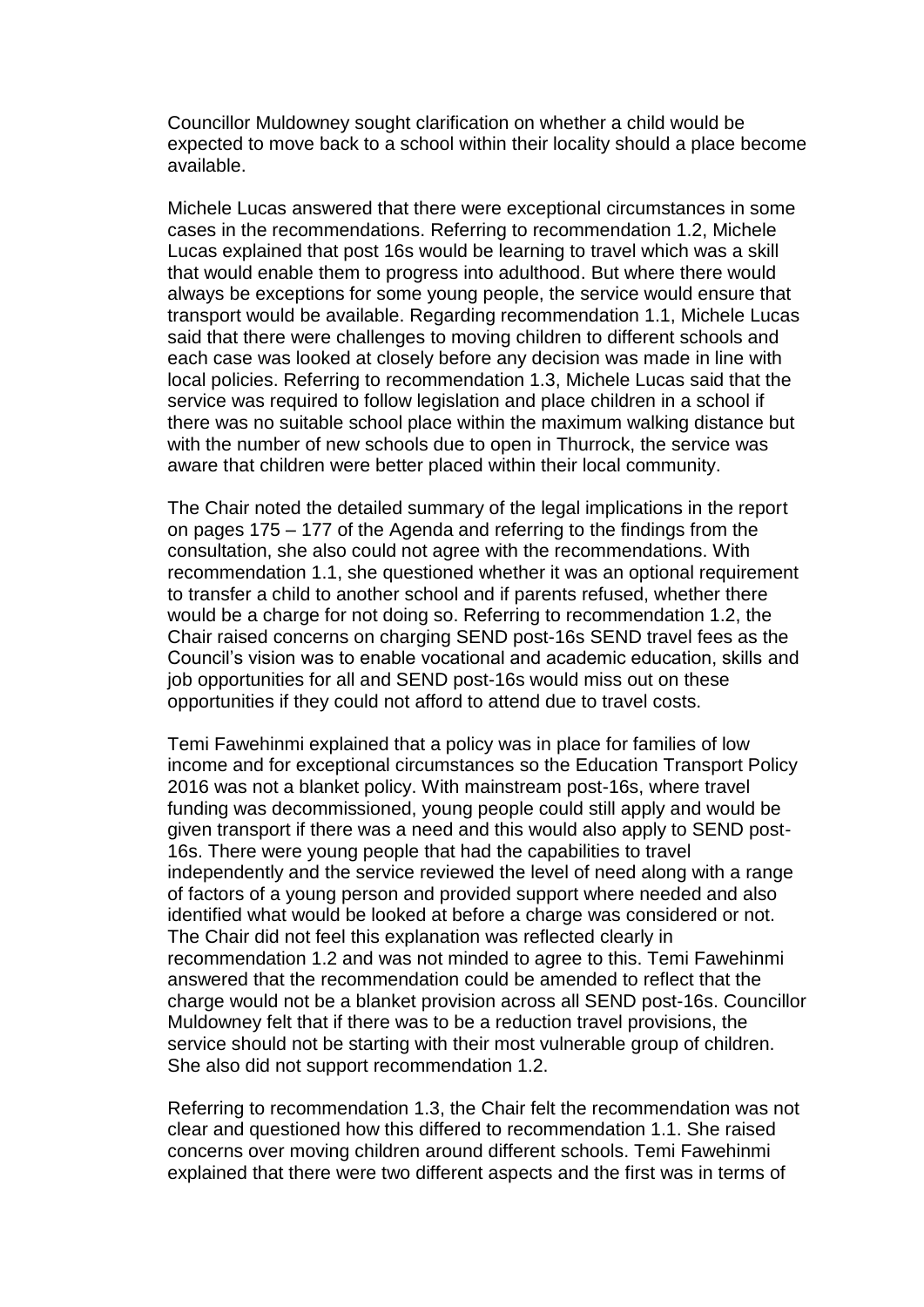mileage. Where parents chose a school that was not a child's nearest school, this would be covered by the Education Act which gave specific mileage depending on the child's age. The second aspect referred to unplaced children who were not able to secure a place in their local schools so the service would transport them further afield. The service was aware of the issues arising from this but Thurrock was in a very unique position where it had attracted a lot of investment in developments and housing which meant the numbers of children that were moving into the Borough had difficulty finding a place in a local school. Due to the numbers of children, there would be children who may be unplaced for a while and using the travel provisions to go to school. The service looked at a range of factors and aimed to find the right balance for a child that would benefit the child without moving a child to another school midterm.

Councillor Muldowney did not feel that removing paid transport services for parents in certain situations was the solution to the problems as outlined in Temi Fawehinmi's explanation. She went on to say that an additional burden would be placed on parents who was not able to pay for the transport charges. Councillor Smith and the Chair queried whether a child would be expected to transfer to a local school if a space became available particularly if a child was settled in the school that they were currently in and if the child chose to stay in the same school would the Council continue to fund the transport fees.

Temi Fawehinmi explained that there were questions around how long the Council would be able to sustain funding the transport fees. There was also the issue of stability for a child and how likely it was for a child to continue to attend a school that was outside of their local community. It was a matter of balancing a child's needs and the abilities to sustain those transport costs for a long period of time.

There were differing opinions from Committee Members on recommendation 1.3 and the Chair and Councillor Muldowney did not agree with the recommendation.

#### **UNRESOLVED:**

**That O&S recommend to Cabinet the proposed policy refresh to the 2016 policy. That O&S recommend that Cabinet agrees and adopts the proposed refresh of the policy with specific reference to the three areas listed below:**

- **1.1 That families in Temporary Accommodation for more than three months be asked to transfer their children to a school with a place that is nearest to the home in which the family has been placed.**
- **1.2 The implementation of a charging regime in respect of for transport to Post 16 facilities for pupils aged 16-25 with SEND. Pupils will be required to pay the full cost or make a contribution**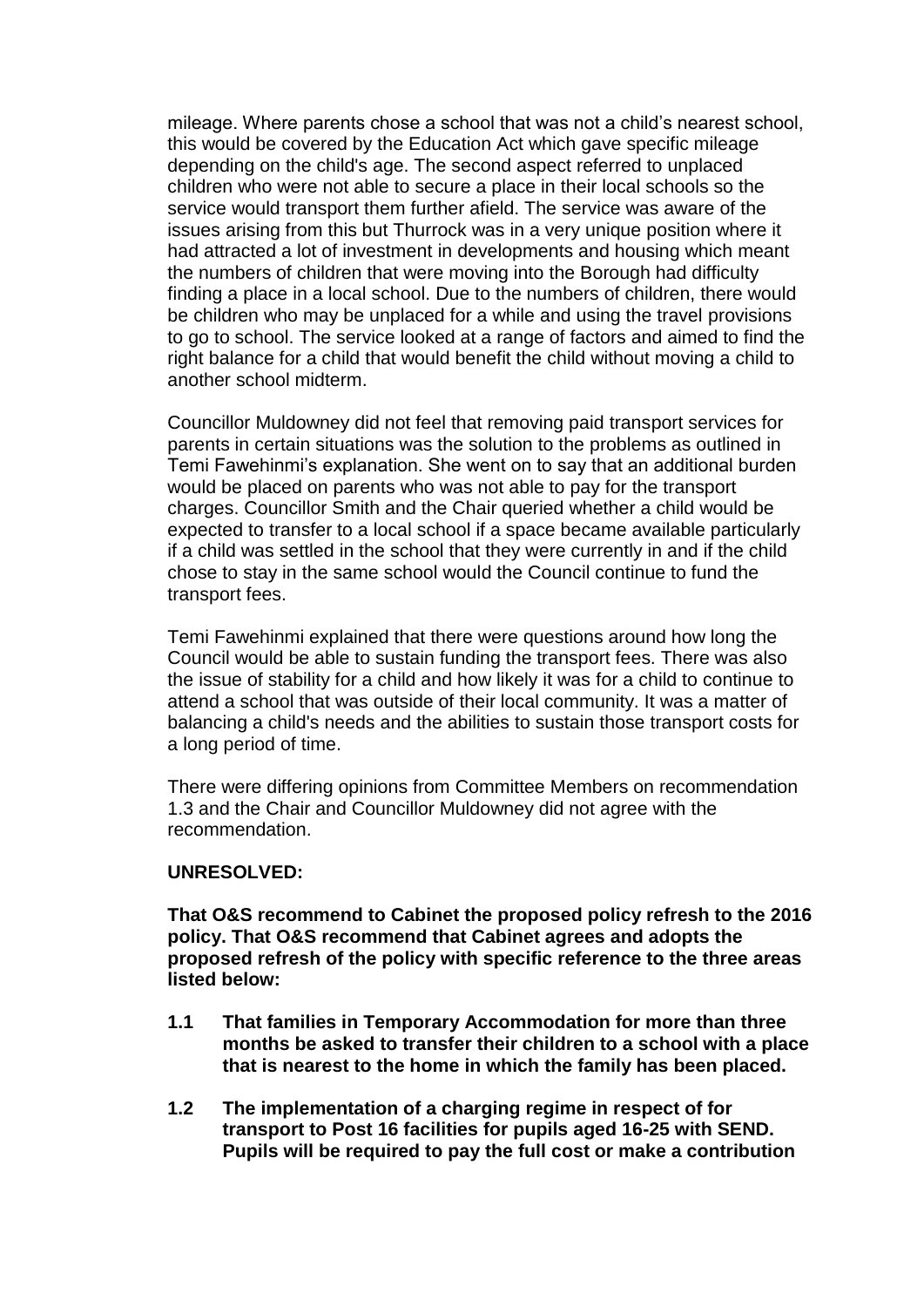**towards the cost of transport. This service is discretionary and the Council may charge for the delivery of such transport.**

**1.3 That transport be delivered, in accordance with legislation, only when there is no suitable school with a place available within the maximum walking distance from the child's home (two miles for pupils under the age of 8 and 3 miles for pupils over the age of 8)**

## **11. SEND Inspection Outcome - Written Statement of Action Update**

Presented by Michele Lucas and Kate Kozlova-Boran, the report provided an update to the SEND inspection outcome from last year which can be found on pages 183 – 190 of the Agenda.

Councillor Muldowney felt the format of the report was not clear and did not accurately highlight the areas of concern brought up in previous updates nor the progress on these and there had been no information on whether COVID-19 had affected any progress. She thought the format provided to Committee back in October last year was a better format. Therefore, she could not support recommendation 1.1. Michele Lucas explained that a verbal update was to be provided at each meeting, as a standing item, to highlight the progress of the action plan and the action plan as shown back in October 2019's meeting would be brought back at the next meeting in October 2020. She went on to say that the Improvement Board, which was chaired by the PFH for Education, also reviewed and scrutinised the progress of the action plan. The Chair asked that the format of the report should give information at a glance along with performance indicators to measure progress of the action plan.

## **RESOLVED:**

- **1.1 O&S to consider the evidence within the report to give a view on whether they believe we are working to address the WSOA work programme.**
- **1.2 O&S to consider how they can support the ongoing work around SEND young people in light of the global health pandemic.**

## **12. Update on the Free School Programme**

Presented by Sarah Williams, the report provided an update on the status of the free school programme including temporary accommodation prior to the opening of the free schools where required. The report can be found on pages 191 – 195 of the Agenda.

The Vice-Chair questioned if there would be a use for the old building once the new building was implemented. Sarah Williams answered that the old building would become a training centre for use by the school and the local rugby club and would have a long-term benefit for the community.